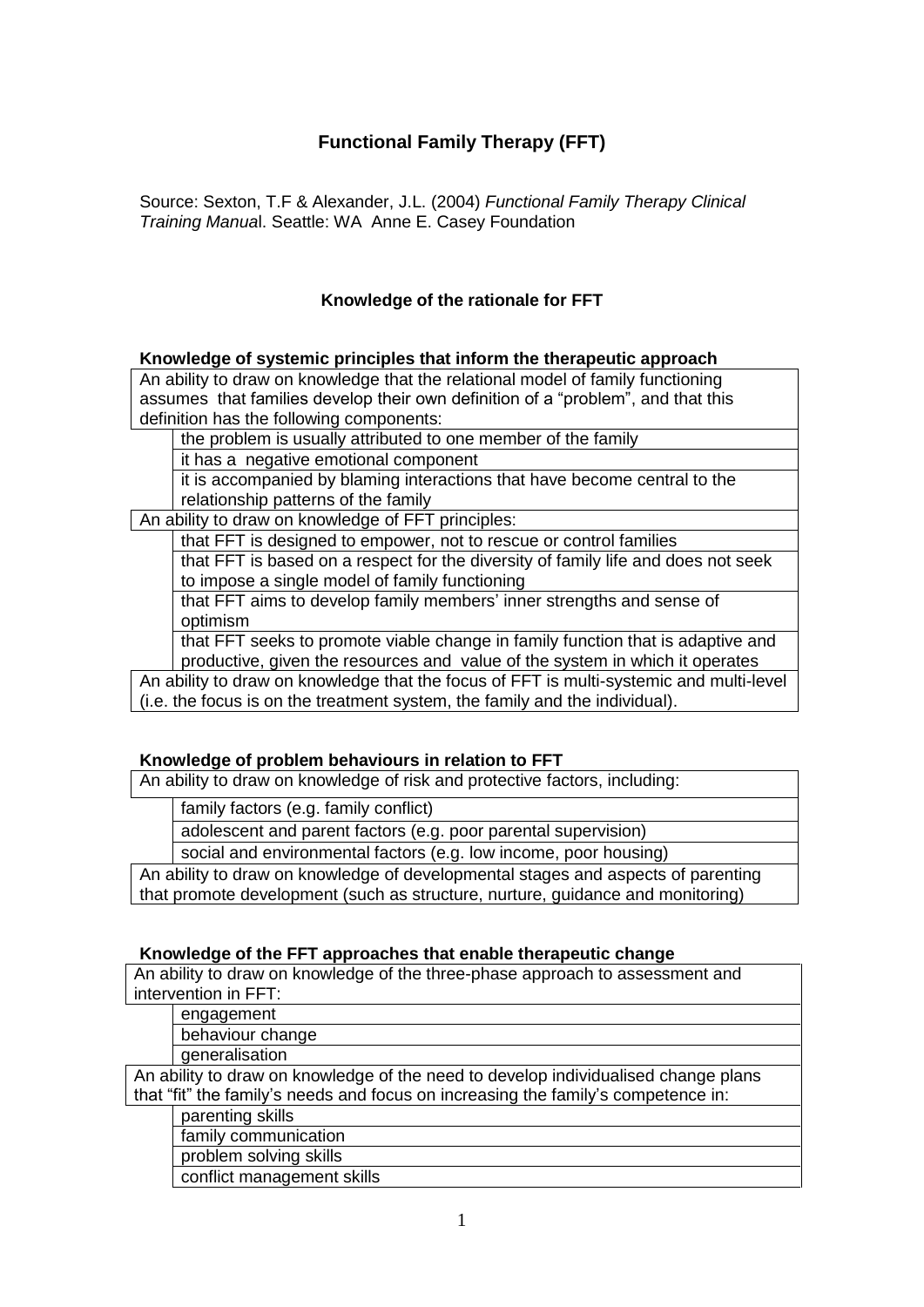An ability to draw on knowledge of the role of relational and organising themes in the supporting and structuring the development of an FFT intervention

An ability to draw on knowledge that FFT requires sustained effort to understand and respect youth and their families on their own terms

## **BASIC FFT TECHNIQUES**

#### **Ability to initiate contact and undertake an FFT assessment**

An ability to adopt a "*family first"* perspective as the organising principle for any assessment and subsequent interventions (construing the family as both the focus of the intervention and the agent for initiating and maintaining change)

An ability to describe and understand the family's motivation in seeking help and to use this to inform all further interventions

An ability to structure an assessment process in a manner that supports the phased approach of FFT, specifically:

starting with a relational assessment focused on engagement and motivation moving on to a behavioural assessment focused on behavioural change

ending with a multisystemic assessment focused on supporting generalisation An ability to conduct a relational assessment focused on both the patterns of relatedness (i.e. those behaviours which surround problem behaviours) and the relational functions which serve to motivate and maintain relational patterns through:

a description of the behavioural sequences, emotions and beliefs that typify relational patterns in the family

a characterisation of the degree of relatedness, including the degree of psychological interdependence (contact/closeness vs distance/autonomy) a characterisation of the hierarchical power relationships and the degree of control and influence exerted through them

An ability to conduct a problem-focused assessment that considers the impact:

of the problems on individual and family functioning

of risk and protective factors (that either increase or decrease the likelihood of problems occurring)

of family resources

of family values

of the values of the systems in which the family lives

An ability to conduct a multi-systemic assessment that considers:

the relationships between the family

the relationships between organisations in the wider environment

the capacity of the wider environment to support generalisation of any problem solutions

An ability to assess parental functioning (e.g. the degree of supervision and autonomy given to children at each age level), in the context of the family's emotional resources and values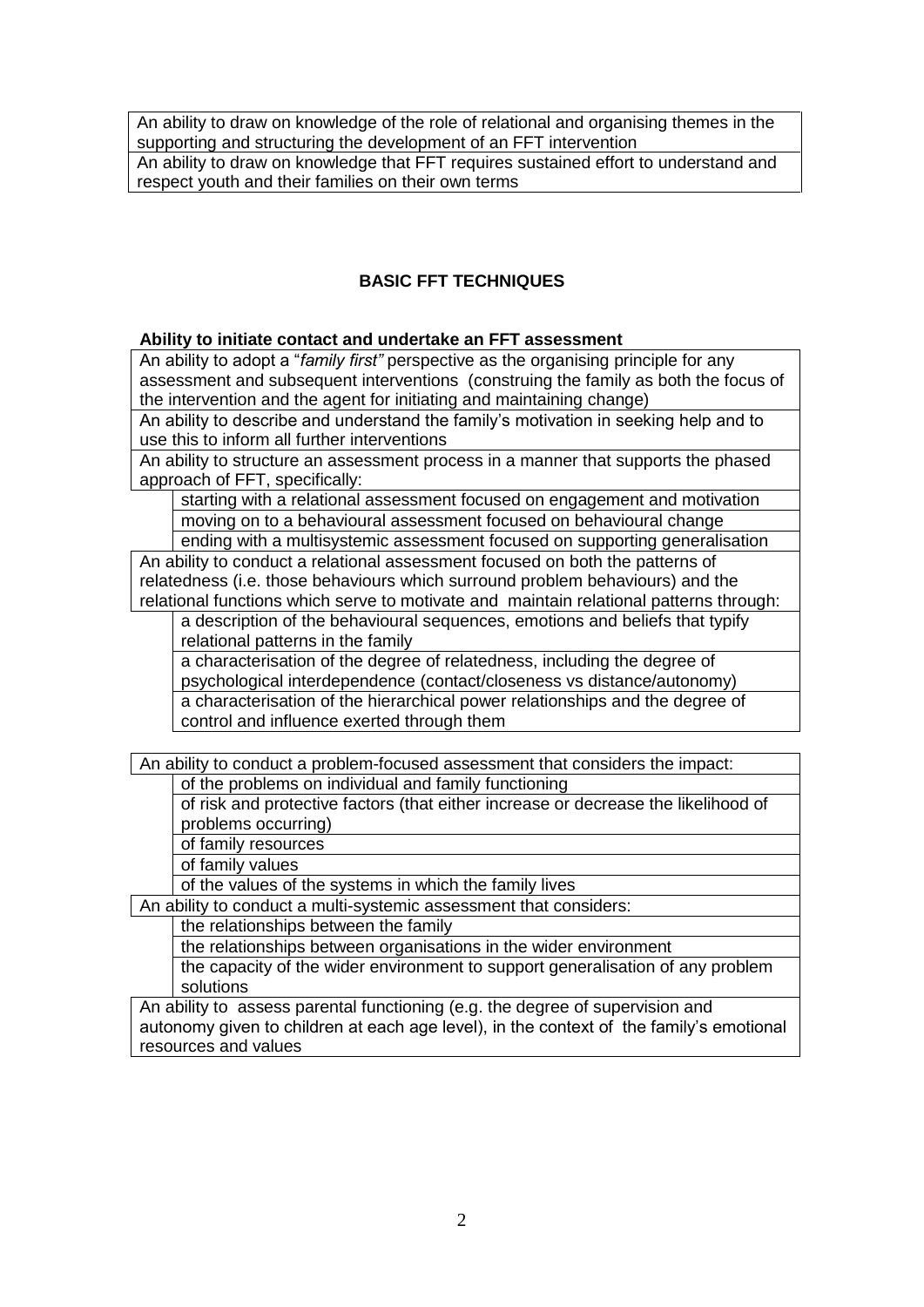## **Ability to promote engagement and motivation**

An ability to promote and maintain positive participation in treatment by building trust, respect, and developing an alliance with all family members

An ability to maintain a primary focus on the family from their perspective (*matching*) by respecting and understanding them, their language and their family norms

An ability to develop and maintain motivation for participation in all family members, and to promote behaviour change by:

reducing negativity and blame whilst still retaining responsibility

creating a family focus for problems, so as to introduce new possibilities for solving problems

An ability to direct the focus of engagement on family member(s) who are most negative and therefore most likely (and able) to prevent positive change being initiated

An ability to identify and work with the typical emotional content of the three phases of FFT, starting with fear and punishment, through shame and on to positivity and hope

## **Ability to deliver motivational interventions aimed at promoting engagement**

An ability to change meaning by establishing a non-blaming relational focus for the intervention

An ability to refocus individual issues (problems) as relational issues by:

actively interrupting and diverting the focus of discussions from negative and blaming interaction patterns

using "pointing process" (i.e. identifying and pointing to family strengths that emerge in the course of the intervention)

# **SPECIFIC FFT TECHNIQUES**

### **Ability to use reframing techniques and themes**

An ability to draw on knowledge of the reframing as a constant and sustained process in FFT

An ability to use reframing techniques to shift the focus from negativity to positivity in family communications by:

acknowledging the negative

reframing the intent, motive or meaning of behaviour (e.g. "bad" behaviour may not only have a malevolent motive but also a positive (if misguided) intent)

reflecting on the effect of reframing of the problem with the family

refining and changing the reframing as a result of the reflection

An ability to develop reframing themes which describe problematic behaviours and which provide:

alternative explanations of the problematic behaviours (e.g. "bad" behaviour may not only have malevolent motive but also positive but misguided intent) a historical perspective on the development of the problem behaviours (e.g. previous problems of the youth in infancy; previous social or economic problems for the parents)

new explanations of problem behaviours which provide hope for the future and encourage family members to "stick with" change despite the difficulties in doing so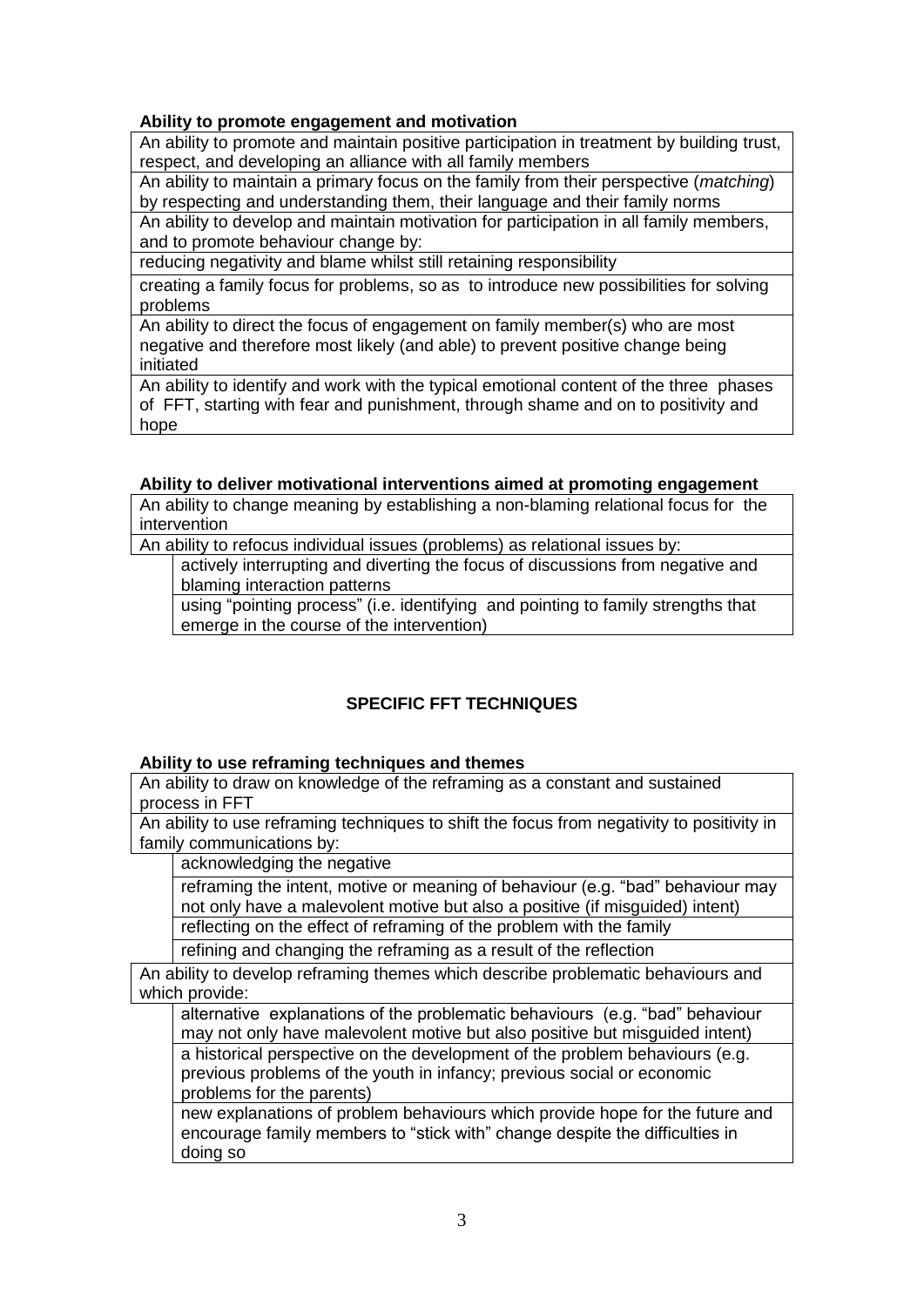An ability to support the family in developing organising themes which enable them to:

avoid blame, but share (and be clear about) responsibility for the problem behaviours

understand that although the "ways of being" that the family has developed was based on a wish to do the right thing, it has had unintended and unrecognised negative consequences

where previous attempts to help the family have failed, understand any ways in which this has contributed to defensiveness or hopelessness in the family

An ability to identify any changes in family members that are associated with the development of organising themes (e.g. the development of compassion, openness or hope, the emergence of increased positivity, a reduction in blaming) and use this to help the family develop a focus on behaviour change

## **Ability to use behaviour change techniques**

#### **Ability to establish behaviour change techniques**

An ability to draw on knowledge of the range and use of behaviour change techniques in the phased model of delivery of FFT including:

for families: interventions to help families improve their parenting skills

with youth: interventions to help eliminate problems with drug misuse, violence and delinquency

An ability to apply behaviour change technologies to change problem behaviours, based on a good alliance, hope and positivity

An ability to develop an overall case plan which sets out:

an understanding of the family, the presenting problems and any underlying strengths and motivations

risk and protective factors in the family

a understanding of the problem in the context of the family relational system

the major themes/reframes around which the intervention is organised

an individualised change plan which identifies specific target behaviours and an associated implementation plan

the multiple systems involved that impact maintenance of change

An ability to develop and flexibly implement individual change plans that target presenting problem by reducing family risk and building family protective factors An ability to determine the best focus for changing problem behaviours (e.g.

communication, problem solving, sequence interruption)

An ability to identify the best methods to change problem behaviours (e.g. teaching, modelling, coaching, use of technical aids)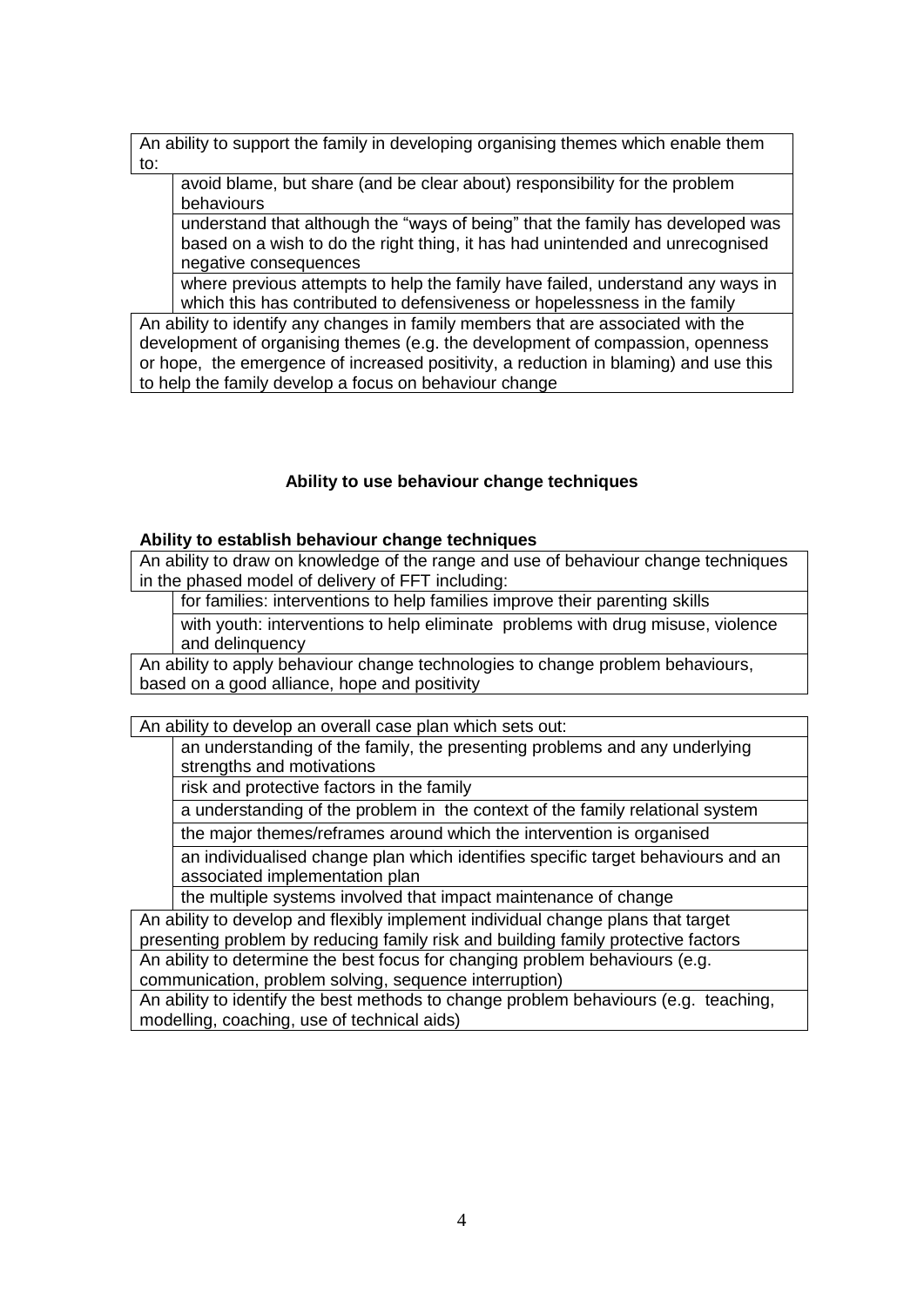## **Ability to embed behaviour change techniques**

An ability to develop specific session intervention plans which match interventions to the family context, and identify how they will be presented, initiated kept on track and followed-up

An ability to use behaviour change technologies, including:

intervening both in a planned and direct manner focused on a specific client issue(s) and also through taking advantage of incidents they arise in sessions therapist modelling of appropriate behaviours within sessions

identifying "homework" for specific tasks, ensuring that this is feasible, clearly understood and has a high expectation of success

An ability to use a range of technical aids (such as audio/video recordings, therapist handouts, diaries and recording charts and reminders, school-home feedback systems and interactive rituals (e.g. games and relaxation training))

An ability to help the family develop positive communication skills (e.g. skills in active listening; taking responsibility ("I" statements); directness ("you" statements)), aiming to ensure that these are characterised by brevity, concreteness and behavioural specificity

An ability to help the family develop conflict management skills by:

avoiding conflict where possible (e.g. by diverting them away from issues that lead to conflict)

changing the reaction to conflict (e.g. by asking about the emotions, goals and consequences associated with the conflict)

containing conflict where possible (e.g. by taking a present and issues focused approach, or using "time out")

An ability to help the family develop problem solving skills by helping them to:

identify a goal with the family in a specific area

ensure that the youth has an understanding of the nature of the problem and its impact on others, and is involved in generating, implementing and monitoring the problem solutions

identify agreed outcome(s)

agree what resources are required to achieve the goal, including any sub-goals or negotiations required to achieve the goal

identify any ways in which the suggested solutions might fail

review progress against the agreed outcome(s)

An ability to help improve parenting skills by teaching and supporting parents (and other family members) in the use of:

contracting and monitoring skills, and contingency management for younger adolescents

response–cost techniques and action-related consequences

time out

relationship-building and conflict-management skills which are integrated into the development of parenting skills

An ability to challenge "pathogenic beliefs" (e.g. all the youth's problems are caused by eating too much chocolate) and develop alternative explanations linked to interpersonal functions and emerging themes in treatment

An ability to use formal and informal outcome measurement to support a behaviour change intervention